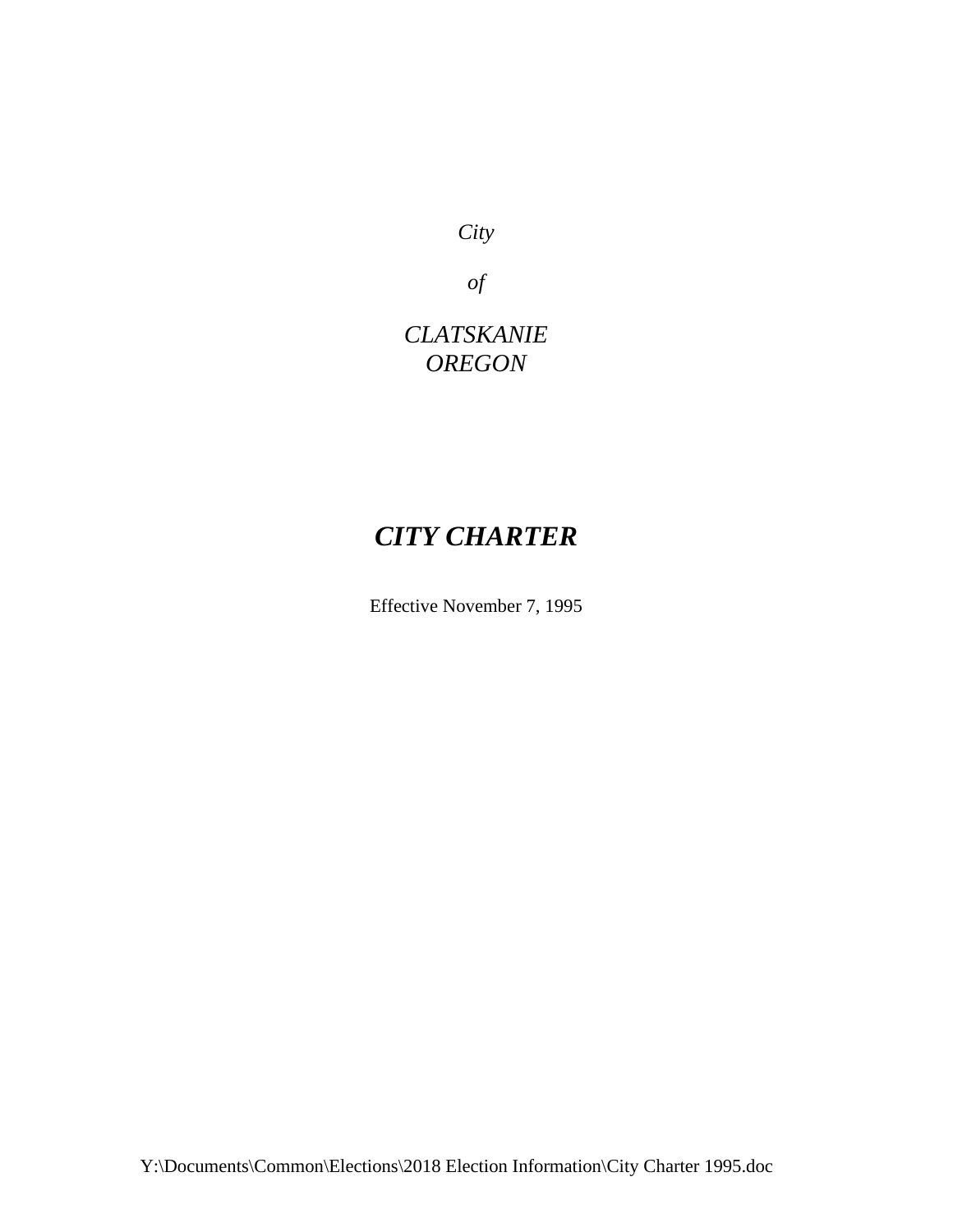### *CITY CHARTER*

### *TABLE OF CONTENTS*

### Section

### CHAPTER I, NAME AND BOUNDARIES

### CHAPTER II, POWERS

| $\overline{4}$ |
|----------------|
| $\sqrt{5}$     |
| - 6            |

### CHAPTER III, FORM OF GOVERNMENT

### CHAPTER IV, COUNCIL

### CHAPTER V, POWERS AND DUTIES OF OFFICERS

| 23 |
|----|
|    |
|    |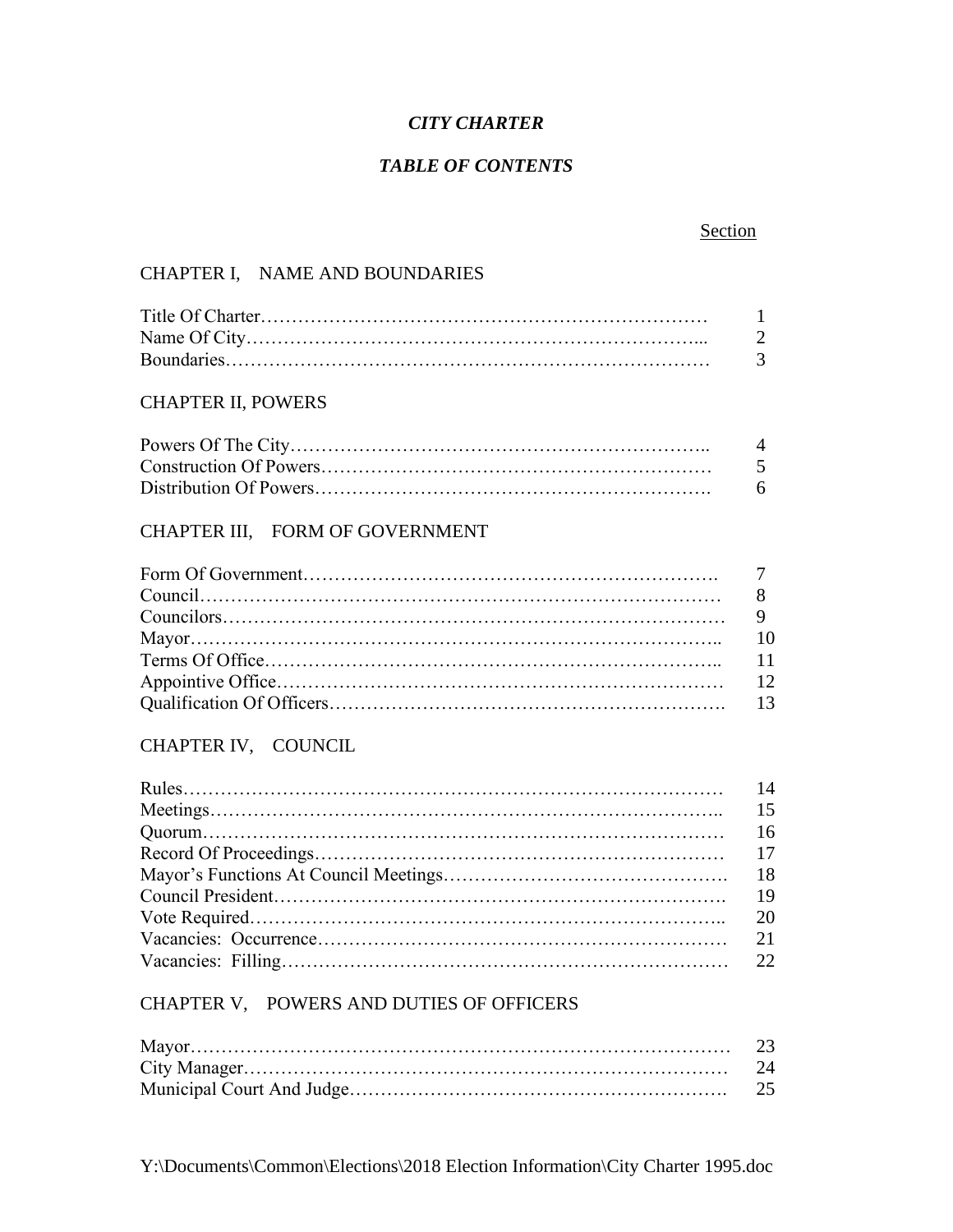### CHAPTER VI, PERSONNEL

### CHAPTER VII, ELECTIONS

### CHAPTER VIII, ORDINANCES

### CHAPTER IX, PUBLIC IMPROVEMENTS

### CHAPTER X, MISCELLANEOUS PROVISIONS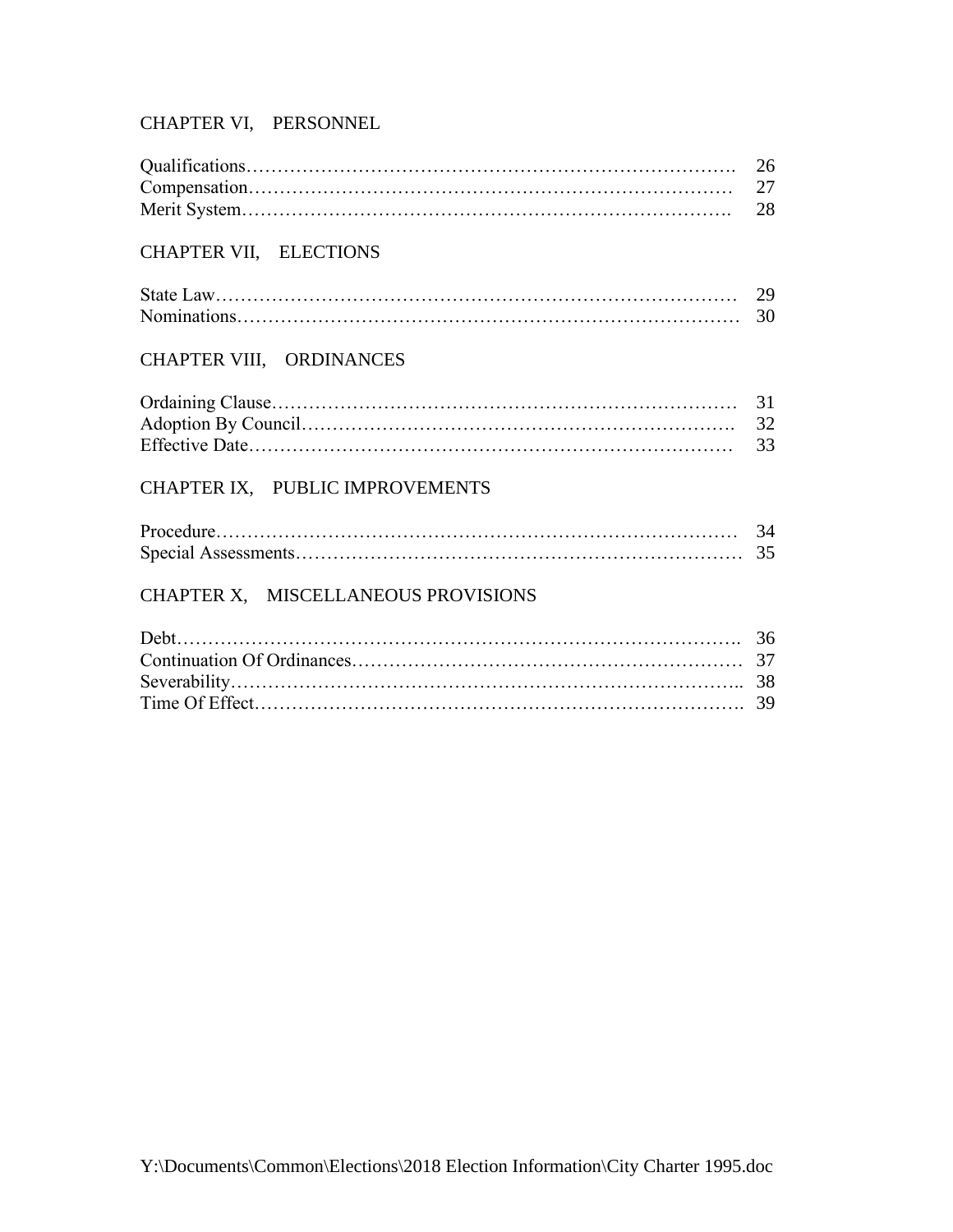### *CITY CHARTER*

### *CHARTER FOR THE CITY OF CLATSKANIE, OREGON*

### A CHARTER

To provide for the government of the city of Clatskanie, Columbia County, Oregon; and to repeal all charter provisions of the city enacted prior to the time that this charter takes effect.

Be it enacted by the people of the city of Clatskanie, Columbia County, Oregon:

### CHAPTER I NAME AND BOUNDARIES

Section l. Title Of Charter. This charter may be referred to as the 1995 Clatskanie Charter.

Section 2. Name Of City. The city of Clatskanie, Columbia County, Oregon, shall continue under this charter to be a municipal corporation with the name "city of Clatskanie."

Section 3. Boundaries. The city includes all territory within its boundaries as they now exist or hereafter are modified pursuant to state law. The custodian of the city's records shall keep an accurate, current description of the boundaries and make a copy of it available for public inspection in the city during regular city office hours.

#### CHAPTER II POWERS

Section 4. Powers Of The City. The city shall have all powers which constitutions, statutes, and common law of the United States and of this state expressly or impliedly grant or allow municipalities, as fully as though this charter specifically enumerated each of those powers.

Section 5. Construction Of Powers. In this charter, no specification of a power is exclusive or restricts authority that the city would have if the power were not specified. The charter shall be liberally construed, so that the city may exercise fully all its powers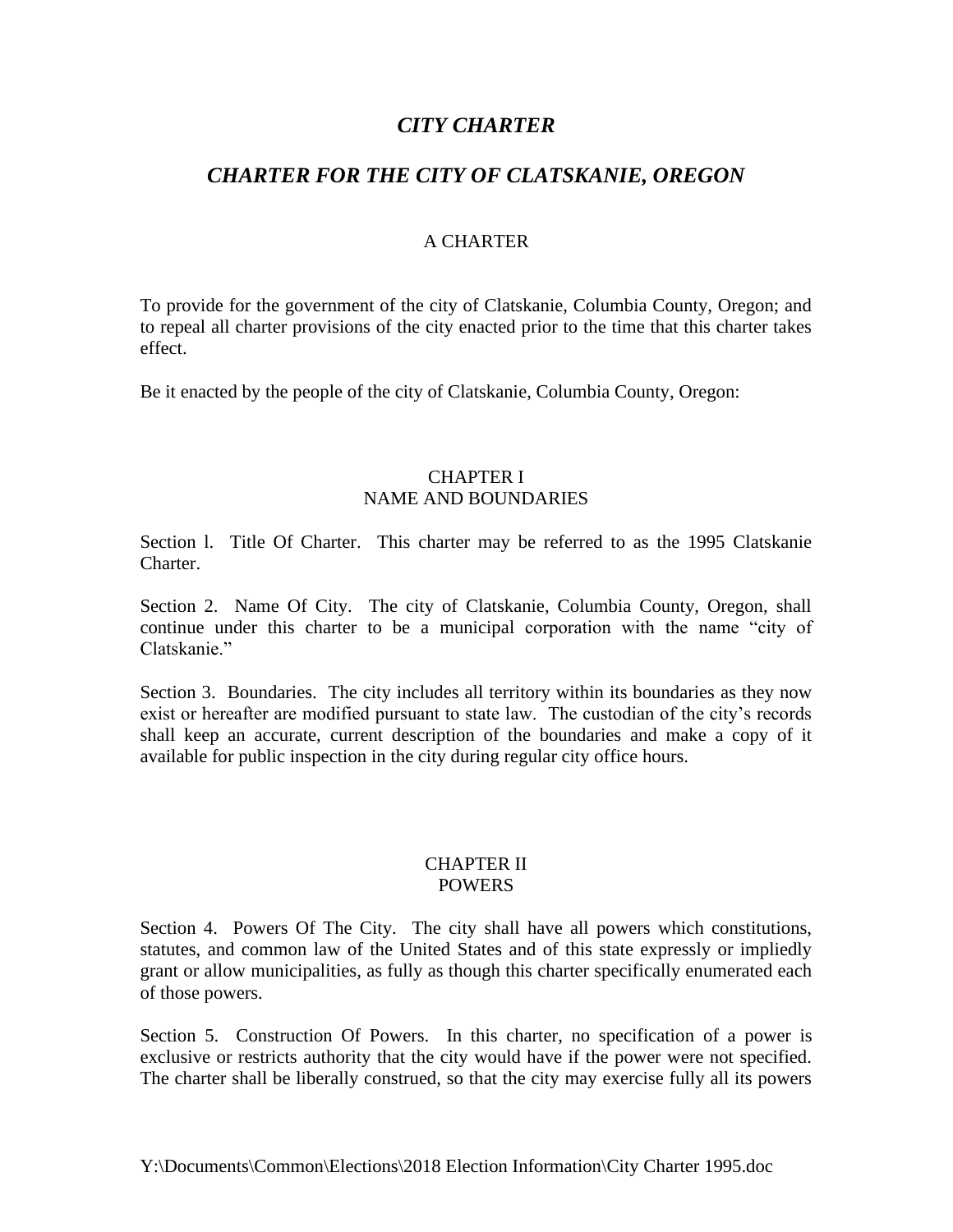possible under this charter and under United States and Oregon law. All powers are continuing unless a specific grant of power clearly indicates the contrary.

Section 6. Distribution Of Powers. Except as this charter prescribes otherwise and as the Oregon constitution reserves municipal legislative power to the voters of the city, all powers of the city are vested in the council.

### CHAPTER III FORM OF GOVERNMENT

Section 7. Form Of Government. The city of Clatskanie shall have a council/manager form of government. Legislative authority shall reside with the council. Administrative functions shall be carried out by a city manager.

Section 8. Council. The council shall be composed of a mayor and six (6) councilors elected from the city at large, or in the case of one or more vacancies in the council, the council members whose offices are not vacant.

Section 9. Councilors. The term of office of a councilor in office when this charter is adopted is the term of office for which the councilor has been elected before adoption of the charter or is elected at the time of the adoption. At each biennial general election after the adoption, three (3) councilors shall be elected, each for a four (4) year term.

Section 10. Mayor. The term of office of the mayor in office when this charter is adopted continues until the beginning of the first odd numbered year after that time. At each subsequent general biennial election, the mayor shall be elected for a two (2) year term.

Section 11. Terms Of Office. The term of office of an elective officer who is elected at a general election begins at the first council meeting of the year immediately after the election and continues until the successor to the office assumes the office.

Section 12. Appointive Offices. A majority of the council may:

- (1) Create, abolish, and combine appointive city offices; and
- (2) Except as the majority prescribes otherwise, fill such offices by appointment and vacate them by removal.

Section 13. Qualification Of Officers. No person shall be eligible for an elective office of the city unless at the time of his election he is a qualified elector within the meaning of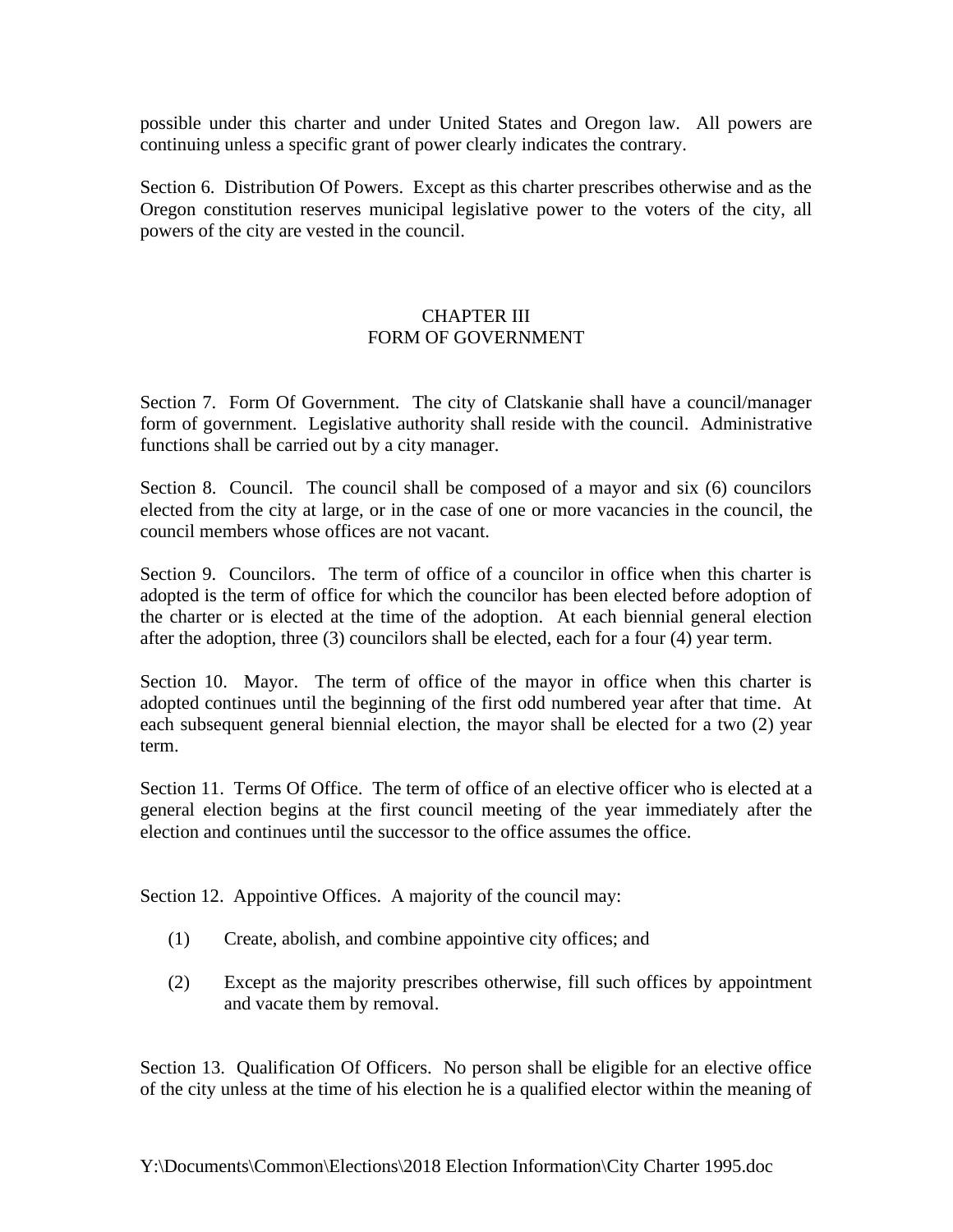the state constitution and has resided in the city during the twelve (12) months immediately preceding the election.

### CHAPTER IV COUNCIL

Section 14. Rules. The council shall, by ordinance, prescribe rules to govern its meetings and proceedings.

Section 15. Meetings. The council shall meet in the city regularly at least once a month at a time and place designated by council's rules, and may meet at other times in accordance with the rules.

Section 16. Quorum. A majority of the council constitutes a quorum for its business, but a smaller number of the council may meet and issue a subpoena to compel attendance of absent councilors as prescribed by council rules.

Section 17. Record Of Proceedings. A record of council proceedings shall be kept and authenticated in a manner prescribed by the council.

Section 18. Mayor's Functions At Council Meetings. The mayor shall be chairman of the council and preside over its deliberations. The mayor shall have a vote on all questions before it. The mayor shall have authority to preserve order, enforce the rules of the council, and determine the order of business under the rules of the council.

Section 19. Council President. At its first meeting after this charter takes effect and at its first meeting of each odd numbered year, the council shall appoint a president from its councilors. In the mayor's absence from a council meeting, the president shall preside over it. Whenever the mayor is unable to perform the functions of his office, the president shall act as mayor.

Section 20. Vote Required. Except as this charter otherwise provides, the concurrence of a majority of the members of the council present at a council meeting shall be necessary to decide any question before the council when a quorum is present.

Section 21. Vacancies: Occurrence. The office of a member of the council becomes vacant:

- (1) Upon the incumbent's:
	- (a) Death,
	- (b) Adjudicated incompetence, or
	- (c) Recall from the office; or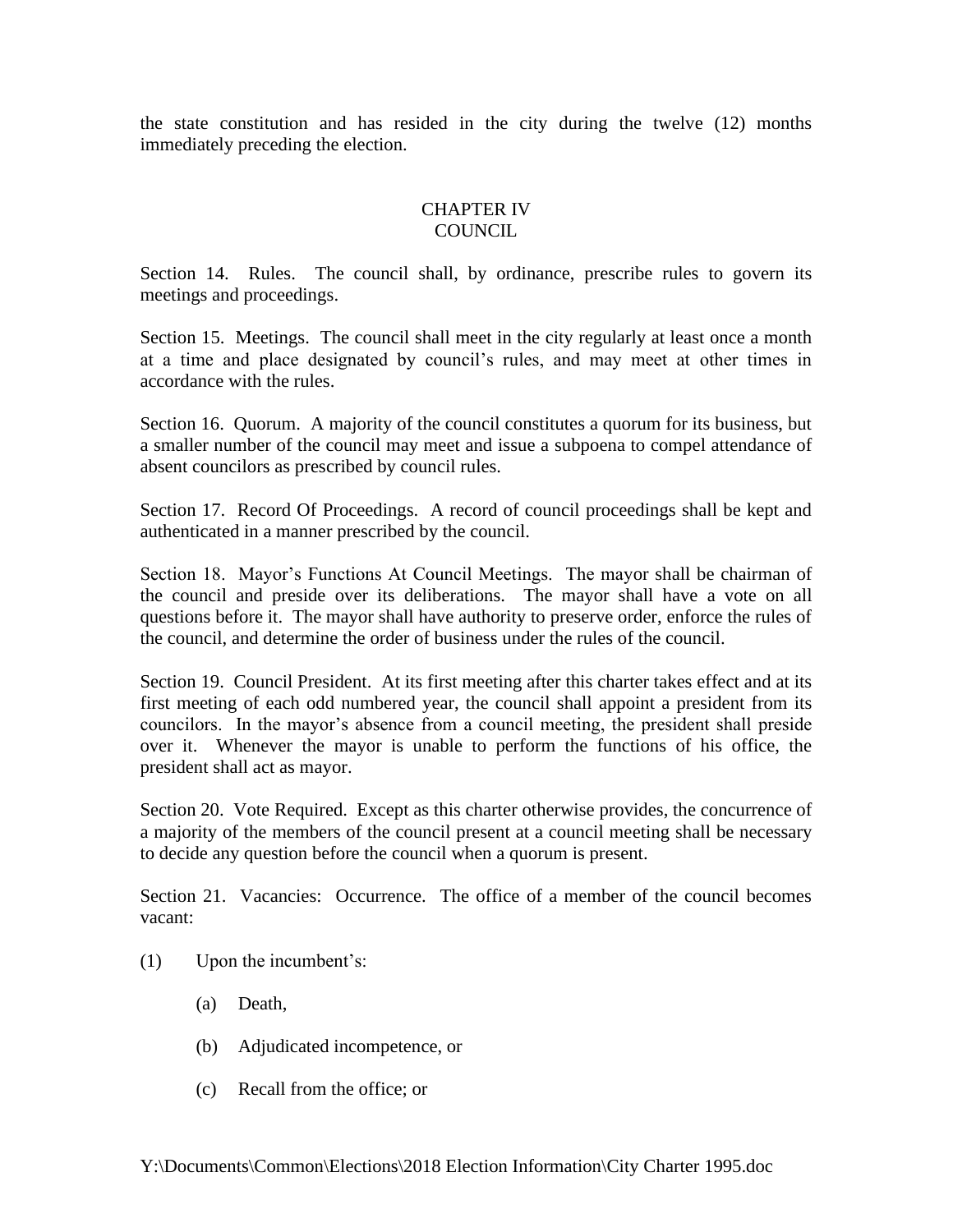- (2) Upon declaration by the council of the vacancy in case of the incumbent's:
	- (a) Failure, following election or appointment to the office, to qualify for the office within ten (10) days after the time for his or her term of office to begin,
	- (b) Absence from the city for thirty (30) days without the council's consent or from all meetings of the council within a ninety (90) day period,
	- (c) Ceasing to reside in the city,
	- (d) Ceasing to be a qualified elector under state law,
	- (e) Conviction of a public offense punishable by loss of liberty, or
	- (f) Resignation from the office.

Section 22. Vacancies: Filling. A vacancy in the council shall be filled by appointment by a majority of the council. The appointee's term of office runs from the time of his or her qualifying for the office after the appointment and until expiration of the term of the predecessor who has left the office vacant. During a council member's disability to serve on the council or during a member's absence from the city, a majority of the other council members may by appointment fill the vacancy pro tem.

## CHAPTER V

### POWERS AND DUTIES OF OFFICERS

Section 23. Mayor. The mayor shall appoint the committees provided by the rules of the council. He shall sign all records of proceedings approved by the council. He shall have no veto power and shall sign all ordinances passed by the council three (3) days after their passage.

Section 24. City Manager.

- (1) The city manager is the administrative head of the city government.
- (2) A majority of the council shall appoint and may remove the manager. The appointment shall be without regard to political considerations and solely on the basis of administrative qualifications.
- (3) The manager need not reside in the city or the state when appointed.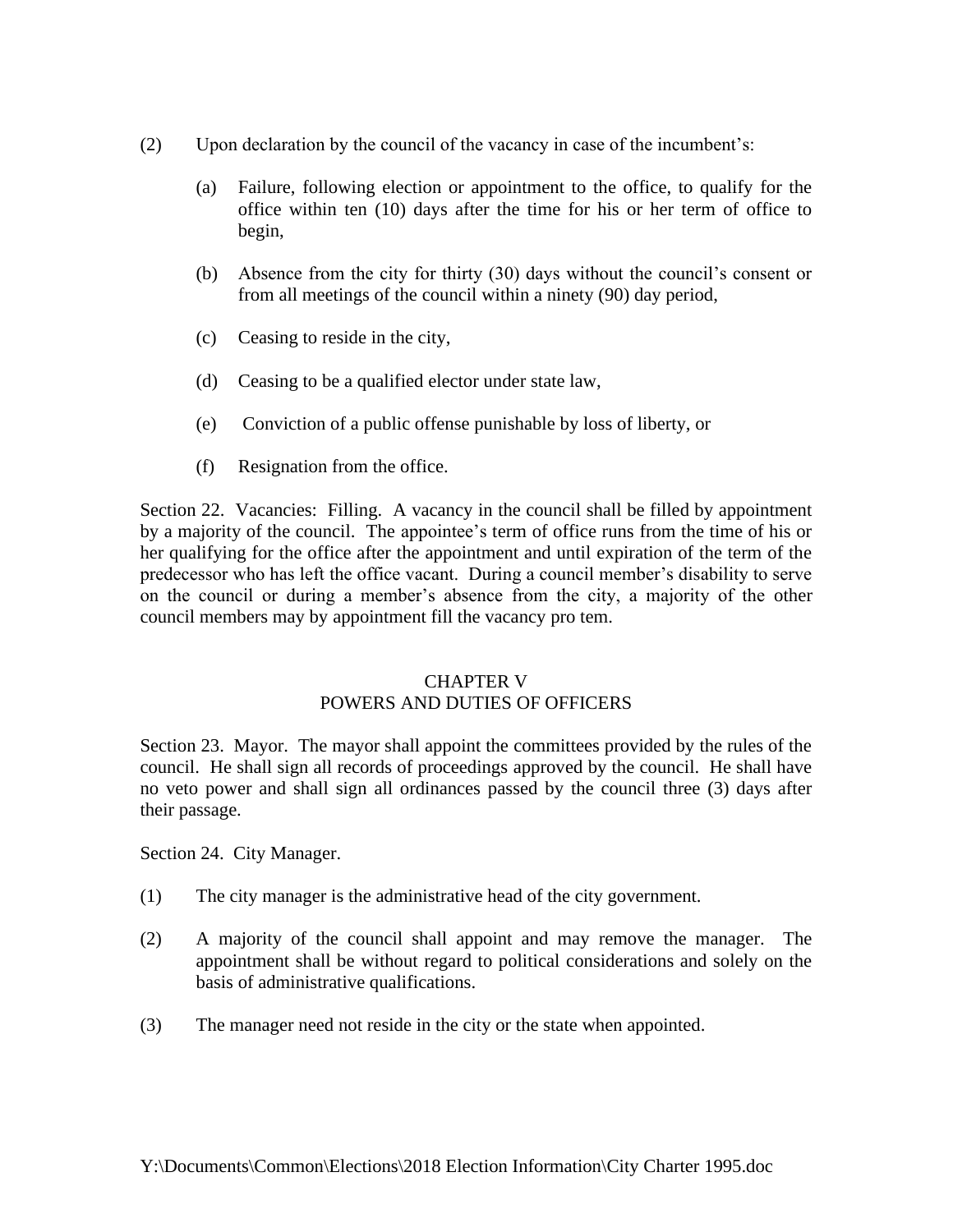- (4) Upon accepting the appointment, the manager shall furnish the city a bond in an amount and with a surety approved by the council. The city shall pay the bond premium.
- (5) The manager shall be appointed for a definite or indefinite term and may be removed by the council at its pleasure. Within six (6) consecutive months after a vacancy occurs in the office, the council shall fill the vacancy by appointment.
- (6) The manager shall:
	- (a) Attend all council meetings unless excused by the council or mayor;
	- (b) Keep the council advised of the affairs and needs of the city;
	- (c) See that the provisions of all ordinances are administered to the satisfaction of the council;
	- (d) See that all terms of franchises, leases, contracts, permits, and privileges granted by the city are fulfilled;
	- (e) Appoint, discipline and remove appointive personnel, except appointees of the mayor or council;
	- (f) Supervise and control the manager's appointees in their service to the city;
	- (g) Organize and reorganize the departmental structure of city government;
	- (h) Prepare and transmit to the council an annual city budget;
	- (i) Supervise city contracts;
	- (j) Supervise operation of all city owned public utilities and property; and
	- (k) Perform other duties as the council prescribes consistent with this charter.
- (7) The manager may not control:
	- (a) The council;
	- (b) The municipal judge in the judge's judicial functions; or,
	- (c) Except as the council authorizes, appointive personnel of the city whom the manager does not appoint.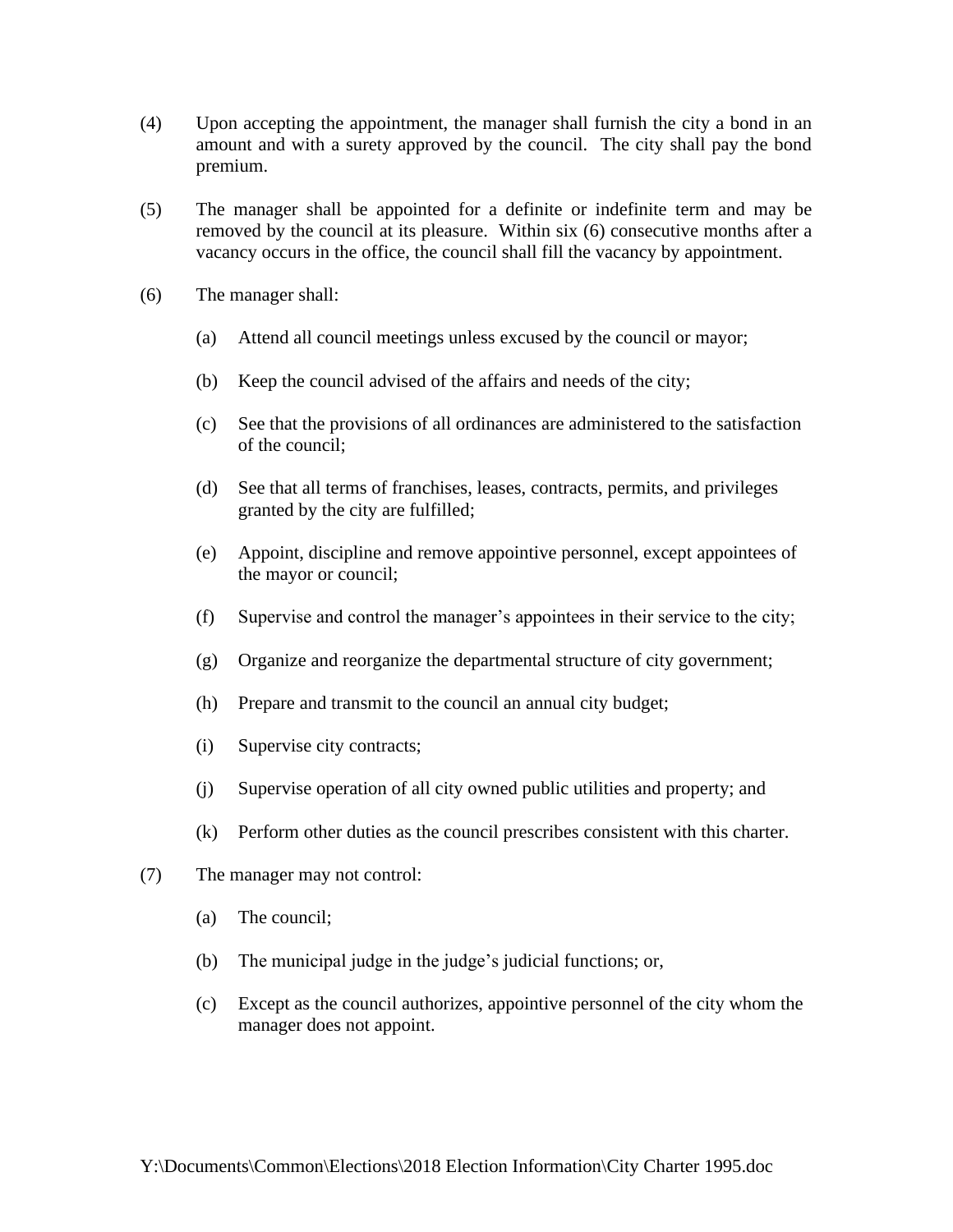- (8) The manager and other personnel whom the council designates may sit with the council but may not vote on questions before it. The manager may take part in all council discussions.
- (9) When the manager is absent from the city or disabled from acting as manager, or when the office of manager becomes vacant, the council shall appoint a manager pro tem, who has the powers and duties of manager, except that the manager pro tem may appoint or remove personnel only with approval of the council. No person may be manager pro tem more than six (6) consecutive months.
- (10) Except in council meeting, no council member may directly or indirectly, by suggestion or otherwise, attempt to coerce the manager or a candidate for the office of manager in the appointment, discipline, or removal of personnel or in decisions regarding city property or contracts. A violator of this prohibition may be removed from office by a court of competent jurisdiction. In council meeting, members of the council may discuss with, or suggest to, the manager anything pertinent to city affairs.

Section 25. Municipal Court And Judge.

- (1) If the council creates the office of municipal judge and fills it by appointment, the appointee shall hold, within the city at a place and times that the council specifies, a court known as the municipal court for the city of Clatskanie, Columbia County, Oregon.
- (2) Except as this charter or city ordinance prescribes to the contrary, proceedings of the court shall conform to general laws of this state governing justices of the peace and justice courts.
- (3) All area within the city and, to the extent provided by state law, area outside the city is within the territorial jurisdiction of the court.
- (4) The municipal court has original jurisdiction over every offense that an ordinance of the city makes punishable. The court may enforce forfeitures and other penalties that such ordinances prescribe.
- (5) The municipal judge may:
	- (a) Render judgments and, for enforcing them, impose sanctions on persons and property within the court's territorial jurisdiction;
	- (b) Order the arrest of anyone accused of an offense against the city;
	- (c) Commit to jail or admit to bail anyone accused of such an offense;
	- (d) Issue and compel obedience to subpoenas;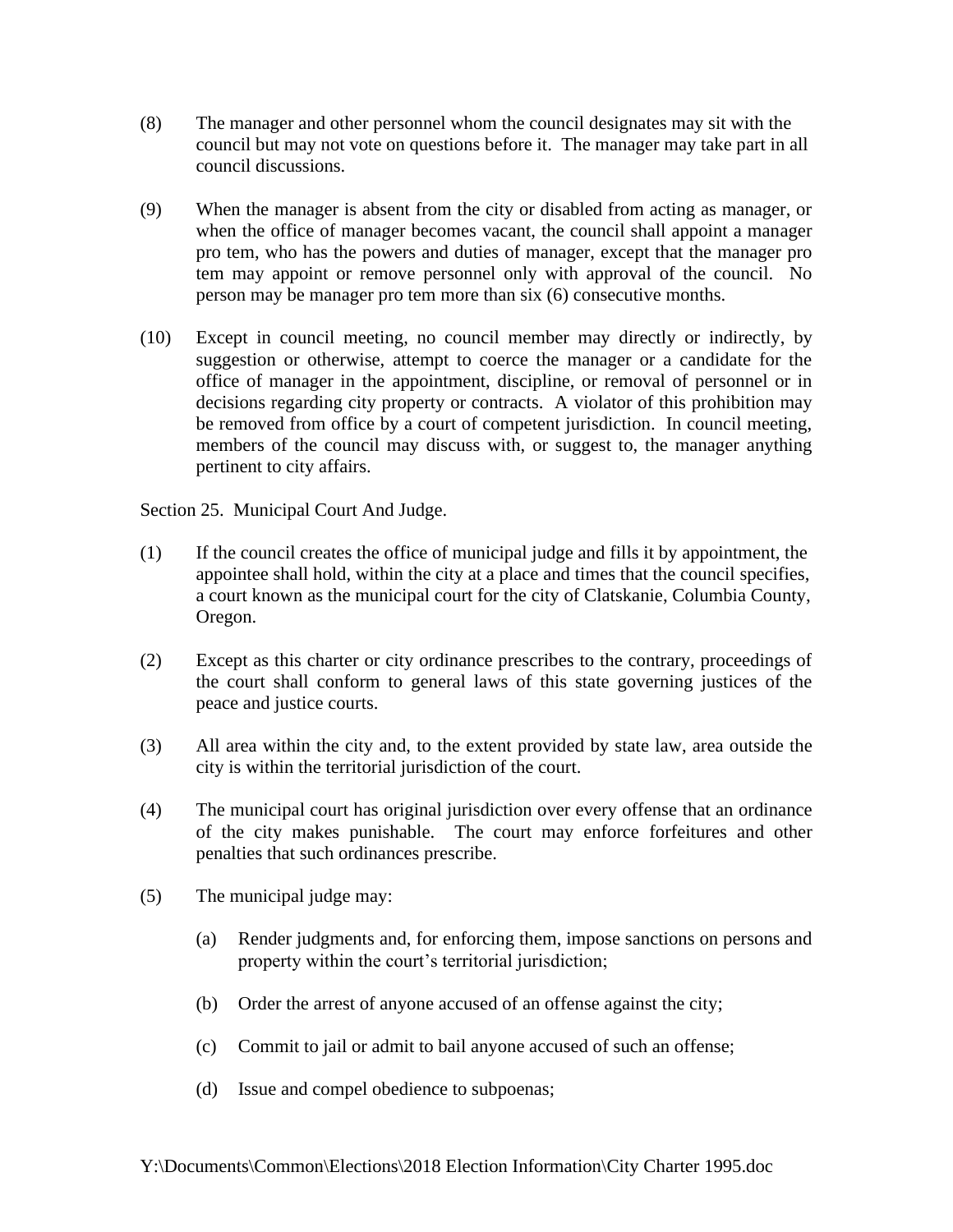- (e) Compel witnesses to appear and testify and jurors to serve in the trial of matters before the court;
- (f) Penalize contempt of court;
- (g) Issue process necessary to effectuate judgments and orders of the court;
- (h) Issue search warrants; and
- (i) Perform other judicial and quasi-judicial functions prescribed by ordinance.
- (6) The council may authorize the municipal judge to appoint municipal judges pro tem for terms of office set by the judge or the council.
- (7) Notwithstanding this section, the council may transfer some or all of the functions of the municipal court to an appropriate state court.

### CHAPTER VI **PERSONNEL**

Section 26. Qualifications.

- (1) An elective city officer shall be a qualified elector under the state constitution and shall have resided in the city during the twelve (12) months immediately before being elected or appointed to the office. In this subsection, "city" means area inside the city limits at the time of the election or appointment.
- (2) No person may be a candidate at a single election for more than one elective city office.
- (3) An elective officer may be employed in a city position that is substantially volunteer in nature. Whether the position is so may be decided by the municipal court or in some other manner, whichever the council prescribes.
- (4) Except as subsection (3) of this section provides to the contrary, the council is the final judge of the election and qualifications of its members.
- (5) The qualifications of appointive officers of the city arer whatever the council prescribes or authorizes.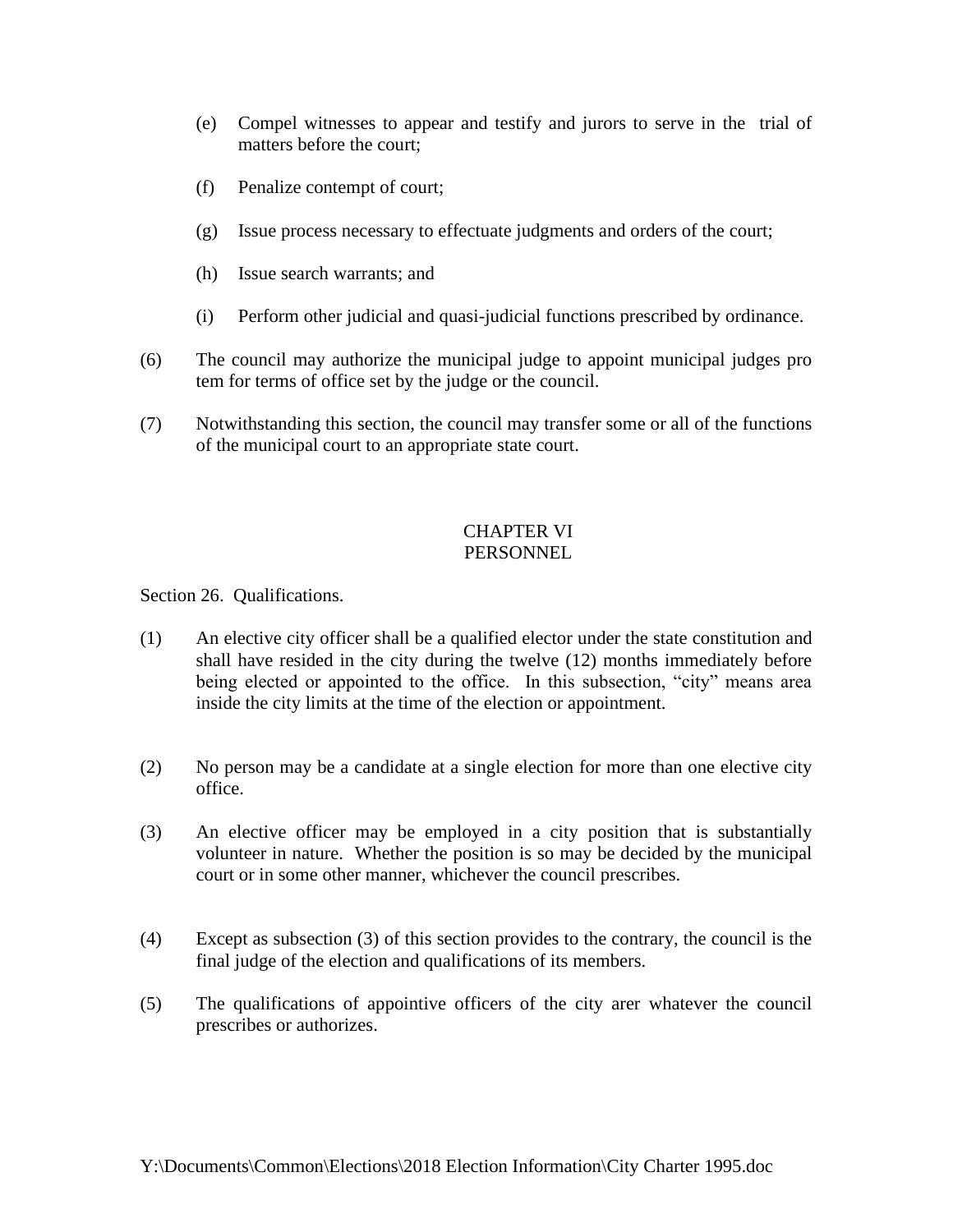Section 27. Compensation. The council shall prescribe the compensation of city officers. The council may prescribe a plan for reimbursing city personnel for expenses that they incur in serving the city.

Section 28. Merit System. Subject to all collective bargaining agreements between the city and one or more groups of its employees, the council shall prescribe rules governing recruitment, selection, promotion, transfer, demotion, suspension, layoff, and dismissal of city employees, all of which shall be based on merit and fitness.

### CHAPTER VII **ELECTIONS**

Section 29. State Law. Except as this charter or a city ordinance prescribes to the contrary, a city election shall conform to state law applicable to the election.

Section 30. Nominations. A person may be nominated in a manner prescribed by general ordinance to run for an elective office of the city.

### CHAPTER VIII ORDINANCES

Section 31. Ordaining Clause; The ordaining clause of an ordinance shall be "The city of Clatskanie ordains as follows:"

Section 32. Adoption By Council.

- (1) Except as subsection (2) of this section allows adoption at a single meeting and subsection (3) of this section allows reading by title only, an ordinance shall be fully and distinctly read in open council meeting on two(2) different days before being adopted by the council.
- (2) Except as subsection (3) of this section allows reading by title only, the council may adopt an ordinance at a single meeting by the express unanimous votes of all council members present, provided the ordinance is read first in full and then by title.
- (3) A reading of an ordinance may be by title only if:
	- (a) No council member present at the reading requests that the ordinance be read in full, or
	- (b) At least one day before the reading;
		- (i) A copy of the ordinance is provided for each council member,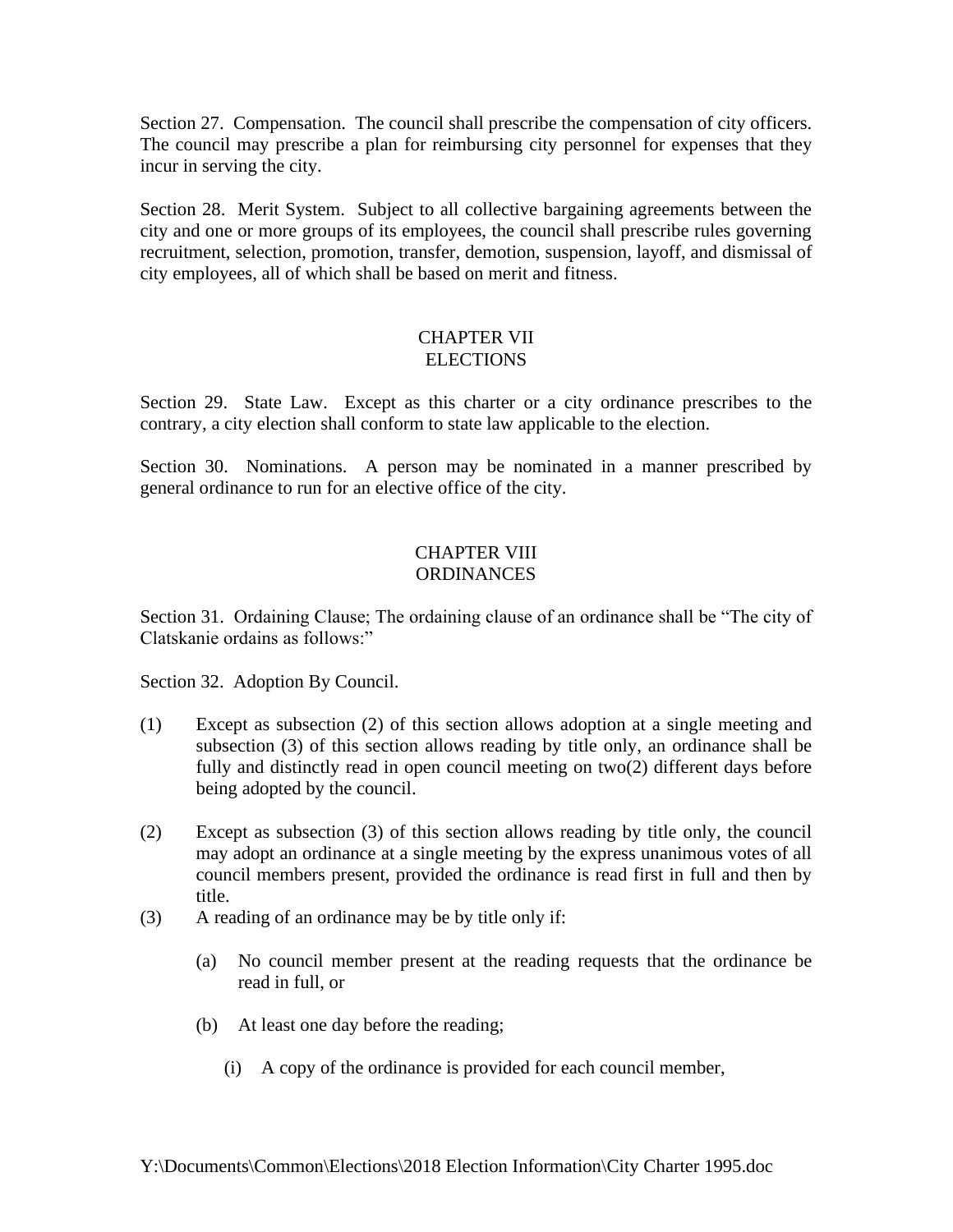- (ii) Three (3) copies of the ordinance are available for public inspection in the office of the custodian of city records, and
- (iii) Notice of their availability is given by written notice posted at the city hall and two (2) other public places in the city.
- (4) An ordinance read by title only has no legal effect if it differs substantially from its terms as it was filed prior to the reading unless each section so differing is read fully and distinctly in open council meeting before the council adopts the ordinance.
- (5) Upon the adoption of an ordinance, the ayes and nays of the council members shall be entered in the record of council proceedings.
- (6) After adoption of an ordinance, the custodian of city records shall endorse it with its date of adoption and the endorser's name and title of office.

Section 33. Effective Date. A nonemergency ordinance takes effect on the thirtieth day after its adoption or on a later day the ordinance prescribes. An ordinance adopted to meet an emergency may take effect as soon as adopted.

### CHAPTER IX PUBLIC IMPROVEMENTS

Section 34. Procedure.

- (1) The procedure for making, altering, vacating, or abandoning a public improvement shall be governed by general ordinance or, to the extent not so governed by applicable state law. Proposed action on a public improvement that is not declared by two-thirds  $(½)$  of the council present to be needed at once because of an emergency shall be suspended for six (6) months upon remonstrances by owners of land to be specially assessed for the improvement. The number of owners necessary to suspend the action shall be prescribed by general ordinance. A second remonstrance suspends the action only with the consent of the council.
- (2) In this section, "owner" means the record holder of legal title or, as to land being purchased under a land sale contract that is recorded or verified in writing by the record holder of legal title, the purchaser.